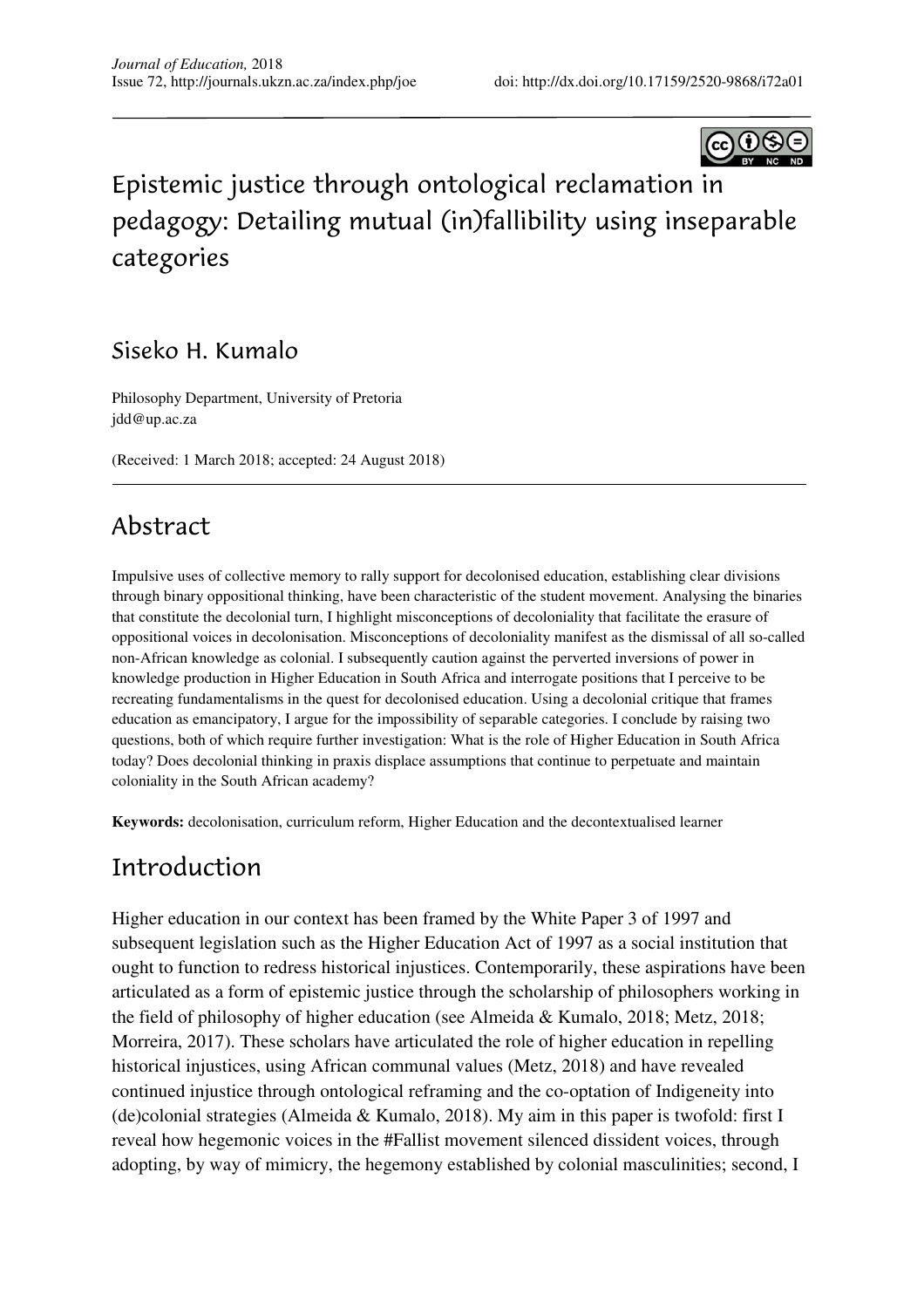evaluate the extent to which higher education delivers on the aims of redressing historical injustices. In working through the second evaluative move I use a theory of mutual (in)fallibility that fosters epistemic justice, as demanded by students through the #Fallist movement. The concept of mutual (in)fallibility is altered from the work of Keet, Zinn, and Porteus (2009) who argue for a pedagogy of mutual vulnerability in post-conflictual societies such as ours. The infraction here serves to re-articulate the pedagogical responsibility of the intellectual/pedagogue/professor, in that through her or his praxis, there are ethical and moral boundaries which should not be blurred and allowed to interrupt the pedagogical journey of the student. It is on the basis of these ethical and moral boundaries that the concept is infracted from vulnerability to (in)fallibility.<sup>1</sup>

Framing higher education as an institution that delivers on social justice is a move that comes from Brighouse's (2003) reading of John Rawls's theory of justice which maintains that justice is the primary virtue of all social institutions. Framing higher education as an institution that should uphold the virtue of justice comes from an engagement with the work of Welsh and Savage (1977) who have problematised how the university in South Africa has deepened racial and ethnic divides. I anticipate an objection from those who maintain that there has been a significant amount of change in the higher education system of South Africa. I grant this, although, since they were writing at the height of segregation and apartheid in South Africa, the concerns raised by Welsh and Savage (1977) continue to have currency today because of the aspirations of the governing legislation in the sector. In line with the vision of a new South Africa, legislation has sought to ensure that higher education functions as a means of bridging the gaps and cleavages that were instituted by apartheid. This aspiration of closing social fissures, derived from years of colonial domination that culminated in the apartheid regime, is witnessed in the foreword to White Paper 3 of 1997 wherein Professor Bengu, then minister of education, wrote that "[t]he higher education system must be transformed to redress past inequalities, to serve a new social order, to meet pressing national needs and to respond to new realities and opportunities" (p. 1).

In articulating how higher education ought to function as a social institution that is geared towards redressing historical injustice in the first section of the paper, I trace how the Difference Principle, which is developed in the work of Rawls and which undergirds a liberal constitutionalism, can be understood as synonymous with coloniality which is premised on modernity. This appraisal foregrounds a critique of the liberal constitutionalism that was contested by the #Fallist movement. The move that equates modernity with coloniality is rooted in a decolonial analysis and substantiated by the scholarship of Grosfoguel (2007, 2013) and Tlostanova and Mignolo (2009). In revealing the politics of recognition and denial, I argue that the progression of the #Fallist movement, in silencing dissenting voices, recreated the same essentialising modes of oppression that it sought to oppose. In the second section I deal with the question of how the #Fallist movement pressed the contemporary academy to re-imagine a curriculum from the locale of the Indigenous Being. I do this using

l

<sup>1</sup>Mutual (in)fallibility denotes the presuppositions that the intellectual and the student both bring to the pedagogical journey. The parenthesis denotes how these beliefs may be perceived as infallible at first glance, but when interrogated further, prove to be socially constructed biases which influence how we interact with the world around us, either holding views that limit our social position or broaden said position.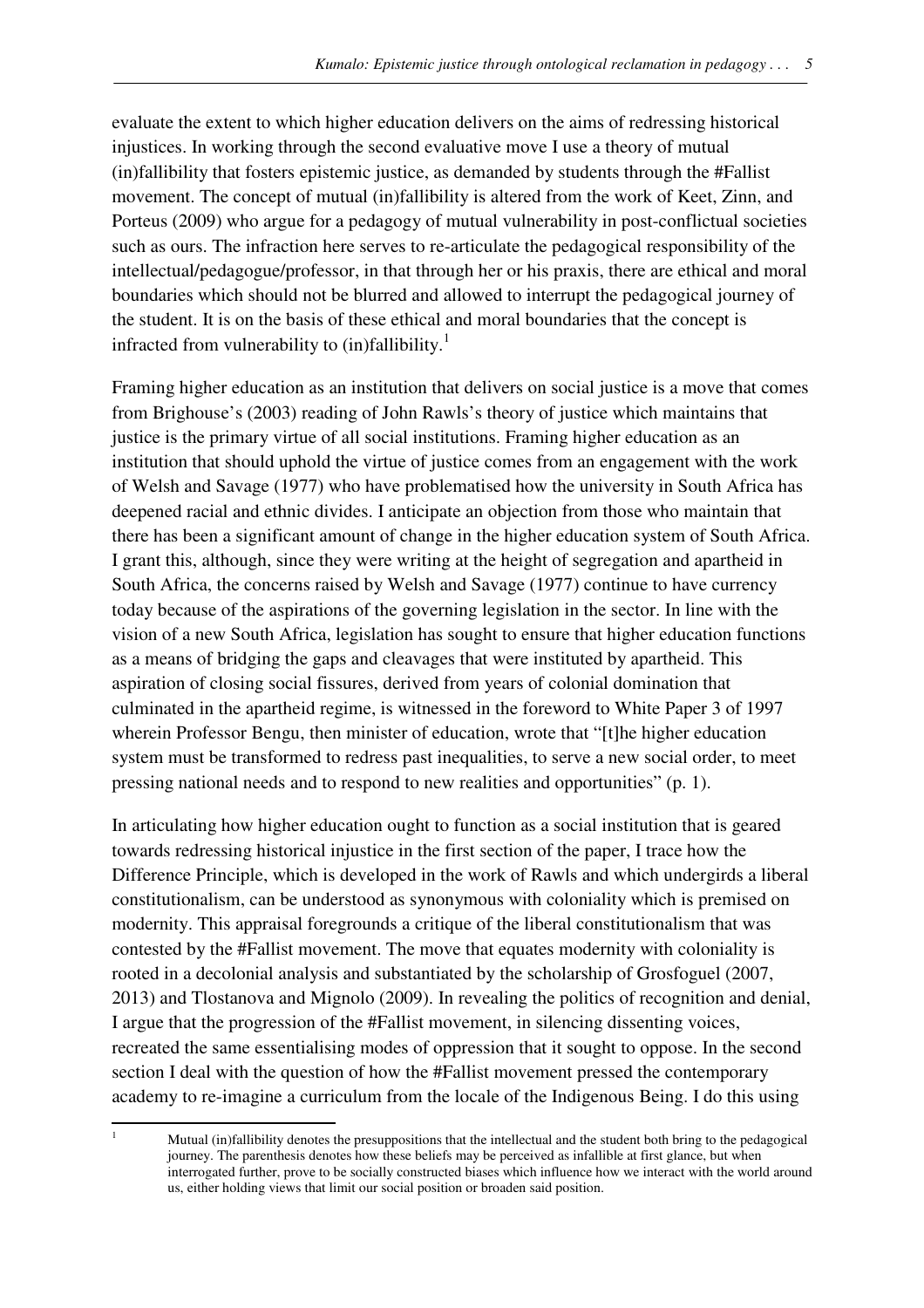$\overline{a}$ 

the concept of the decontextualized learner developed by Boughey and McKenna (2015; 2016). To resolve this tension, in the third section, I use the impossibility of separable categories as developed by Ndebele (1994). My aim here is to nuance the decolonisation debate through centring the role of education and its emancipatory potential.

#### Rawlsian justice for education in historically unequal societies

In order to situate my discussion on social and epistemic justice through education, I begin by detailing the Rawlsian theory of justice, which is framed in Rawls's (1958) scholarship as "justice as fairness" (p. 164). This analysis is undertaken with the intention of deciphering whether the principles of justice as fairness can be applied in the South African context. My appraisal of Rawlsian justice is done to markedly situate the contributions of the #Fallist movement that contested (neo)liberal conceptions of justice.

Rawls's theory of justice is premised on the Original Position and the Difference Principle. The Original Position is constituted by the Veil of Ignorance which, when used effectively, allows men<sup>2</sup> to structure society to afford equality of opportunity to all. The Veil of Ignorance assumes that those who enter behind the Veil are ignorant of who they might be outside of the Veil and subsequently structure society to ensure the equality of all (Daniels, 2000). The Difference Principle, which is the second move that Rawls makes in his theory, maintains that by structuring society through fairness in the distribution of resources, such as wealth, status, and other social goods—the concept of justice as desert—we can begin to posit a theory of justice that is both universal and abstract. Justice as desert bridges social inequality by asserting that people ought to get what they deserve rather than unfairly benefiting from filial ties or talents for which they have not worked (Slote, 2017). Justice as desert thus aims to resolve inherent social inequalities by appealing to the deeds of a person and encouraging a spirit of conscientiously working towards the betterment of society instead of merely selfish interests. Subsequently, social inequalities, as dictated by the Difference Principle, should be structured to benefit the least well-off in society.

A liberal<sup>3</sup> conception of society and its attendant structures and social institutions is derived from Rawls's theory of justice, which posits justice as fairness. To frame justice as fairness is, according to Rawls, premised on the assumption that we agree (there is consensus) on matters concerning individual freedoms and how social institutions attend to the dysfunction of these through liberal constitutionalism, what Rawls (1987) later called an overlapping consensus of our society.

However, before moving on to conduct the appraisal of Rawls's theory, I wish to sketch in summative form the workings of an overlapping consensus. Rawls (1987) maintained that an

<sup>&</sup>lt;sup>2</sup> I use the term men deliberately since the politics of the #Fallist movement manifested through men taking the lead in conversations that were organised and initiated by women and gender-non-conforming peoples. The masculinist logic and gendered language of the times of Rawls permeated the #Fallist movements (see http://www.thedailyvox.co.za/unheard-voices-lgbtq-people-student-movements/). My use of this phraseology is done in an attempt to subvert the role of, and reveal how, men in the #Fallist movement acted as the centre of enunciation.

<sup>&</sup>lt;sup>3</sup> Here liberal is used as it has developed and influenced political paradigms and systems of governance.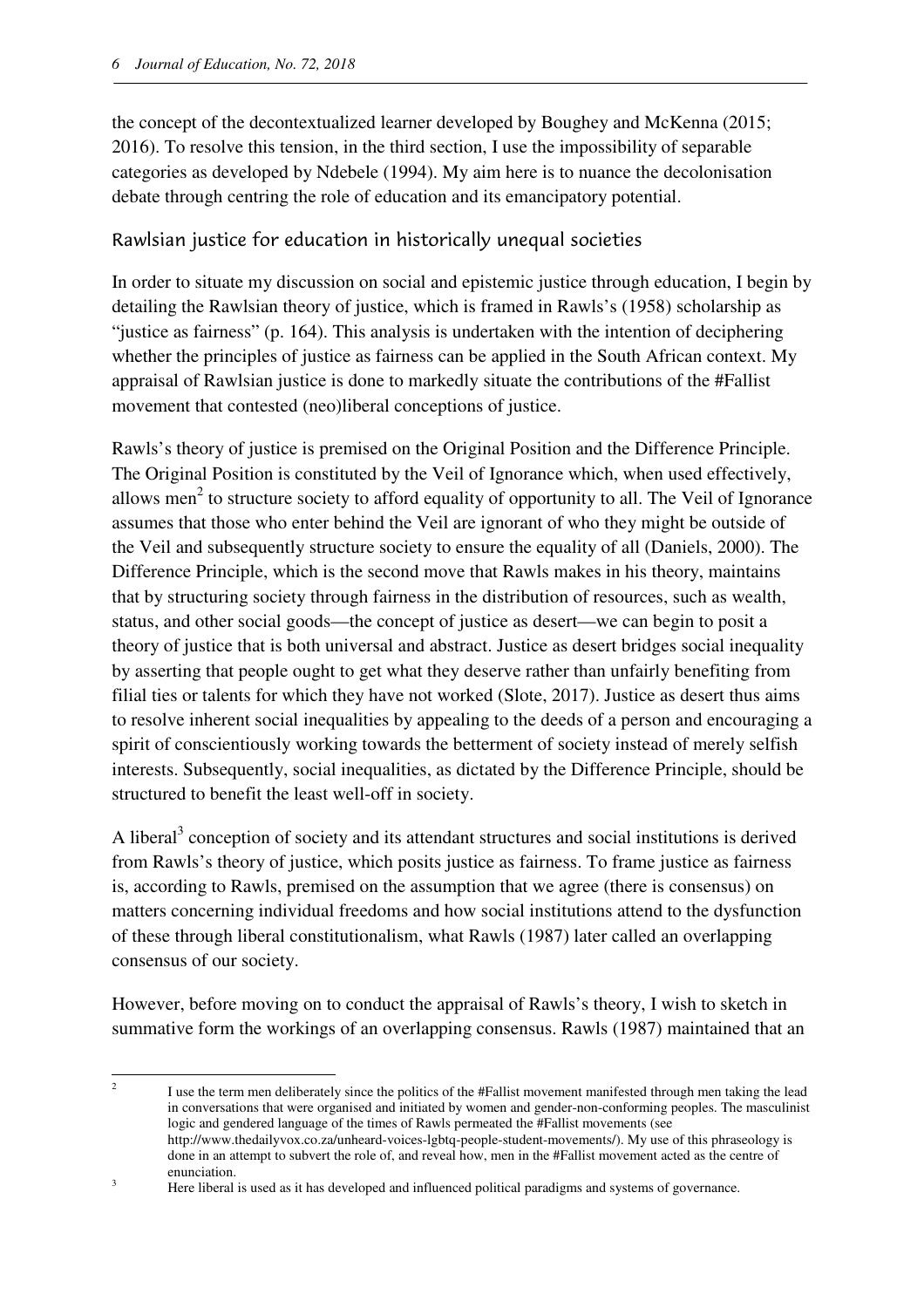overlapping consensus should be achieved through the structuring of social institutions using democratic constitutionalism, which treats all men with fairness. To treat all men with fairness assumes that everyone is equal before the  $law<sup>4</sup>$  and that all men are able to judge what is good, through the use of practical reason (Daniels, 2000). An objection which may be levelled against an overlapping consensus can be found, through interpretation, in the work of MacIntyre (1988) who addressed in detail the question of whose rationality is used in defining individuals as possessing practical rationality/reason. MacIntyre raises this question after foregrounding how we live in highly complex societies that shape and influence our thoughts and perceptions of the world we inhabit. The aim here, however, is not to exhaust the debate of rational reason since I deal with this contention later in the paper, but, rather, to showcase the shortcomings of the premise which supposes that we act from a universally accepted and dominant conception of reason and rationality. This shortcoming foregrounds the decolonial critique which has been levelled against western coloniality/modernity.

Daniels's (2000) assessment of an overlapping consensus suggested that this consensus should distinguish between private and public (otherwise defined as political) domains. This distinction allows for a pluralism that coalesces differences on non-political positions as they manifest from person to person as a result of their personal reflective equilibrium. Pluralism thus defined is necessary since it secures the maintenance of the liberalist order which is embedded in a democratic constitutionalism developed by Rawls (1987). What we miss, however, in the pursuit of a liberal society is the notion of divergent and contradictory views of what society ought to look like. I contend, therefore, that it was these divergent views that were being expressed by the #Fallist movement, which took issue with the nature and form of the contemporary university in South Africa.

These divergent views have been addressed by Standish (2003) who has emphasised that education is a personalised, historically, and politically constructed concept. This position was substantiated by Ramose (2014), who considered Socratic notions of truth and justice and argued that this contradiction arises from two competing external truth positions that then require a politico-juridical adjudicator. These externally competing truth positions that birth differences are constitutive of the cultural, political, and social situatedness that make the social institution of education a contentious institution as Standish (2003) has argued. Social positionalities, which are premised on culture, political and social situatedness, inform how we interact with, make meaning of, and understand our worlds. Cultural specificities inform how knowledge is constituted in different contexts, a point that has been emphasised in the work of Minh-Ha (1989) and has received credible uptake in the scholarship of thinkers in the social epistemological circles. At this juncture we can begin to question whether the Rawlsian conception of justice truly works for the South African context, but definitive conclusions to this end would be premature at this point.

The distinction between private and public domains emphasised by an overlapping consensus obscures the work of social epistemologists, specifically in relation to education. Social l

<sup>4</sup>Another qualification which cannot go unmentioned comes from Mills (2009) who details the place of race in a Rawlsian conception of justice. It is crucial for my reader to bear in mind that the subject, for whom equality before the law was sacrosanct, is the white male, in accordance with the Rawlsian conception of justice.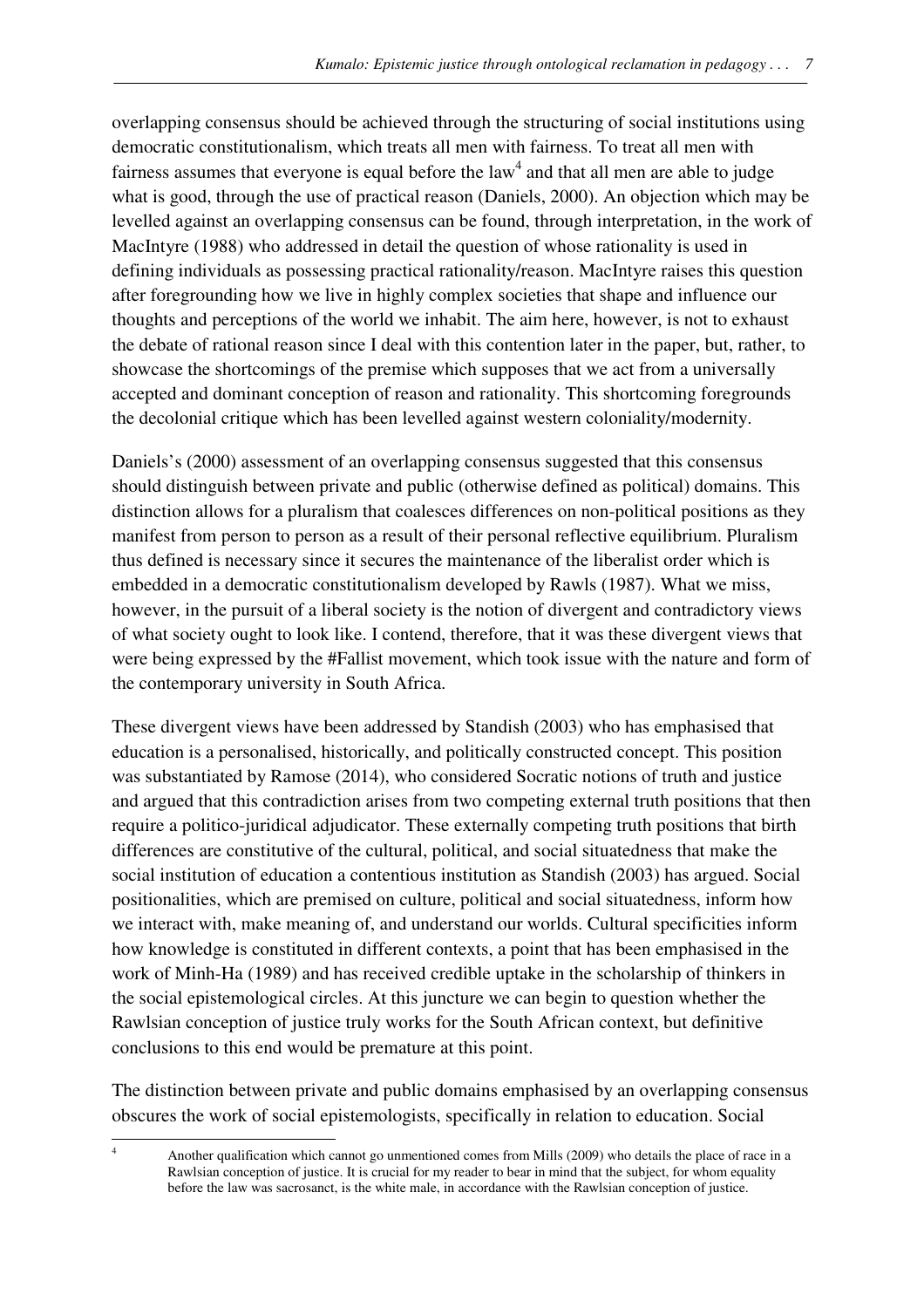epistemologists have argued for the use of experiential knowledge in curriculation strategies (see Popkewitz & Brennan, 1997) and the development of theoretical tools that assist in articulating the challenges of specific locales. Mohanty (1993), who wrote on the epistemic status of cultural identity, is instructive in this case. She maintained that cultural identity can be harnessed to speak back and build new conceptions of knowledge which have been neglected because of systems of power, domination, and oppression and the imposition of colonial modes of knowing and being. If we are to take seriously the distinction made in Daniels's (2000) work, we would lose sight of the potentialities that lie in using experiential knowledge for the purposes of curriculating from a position that seeks to redress historical traumas and violences in the South African context.

Locating our curriculum in the contextual specificities of cultural identities responds meaningfully to the charge made by Nyoka (2013), who critiqued South Africa social theory for its continued importation of theoretical frameworks from the north. These concerns have been echoed in the work of decolonial writers Tlostanova and Mignolo (2009) as well as Grosfoguel (2013) who argued that the structure of knowledge in westernised universities is premised on privileging knowledge produced in the west.<sup>5</sup> This reality is based on the colonial legacy that established educational models that reflect mimetic pedagogical praxes that continue to be the bastions of coloniality even in a post-colonial condition such as South Africa's. Through the continued importation of theory, we bear witness to the cultural erasures which have been vehemently contested through the actions of students in 2015, through the #Fallist movement.

What is revealed through the actions of the #Fallist movement are the tensions maintained through social structures, therefore necessitating the contestation of the overlapping consensus developed by Rawls. This contestation is premised on the rejection of liberal constitutionalism, which maintains social structures of domination and the systematic exclusion of Blackness from institutions of higher learning in the country. The #Fallist movement has pressed the South African university and academic to conceptualise anew how they teach and what they teach. I subsequently develop the argument below that the actions of the #Fallist movement should be understood as challenging conceptual schemas of justice such as Rawls developed in *A theory of justice* (1971) since students seem to understand these conceptions of justice to be perpetuating domination.

#### Modernity/coloniality: The role of liberal constitutionalism

I wish to highlight that in detailing the critiques of liberal constitutionalism my aim is neither to contest nor challenge the constitutional framework that has facilitated democracy in South Africa. Rather, I wish to reveal the salient discourses in the student movement that frame the contemporary constitutional framework as a mode of selling out. Selling out, as it has been used by contemporary discourses of the #Fallist movement, connotes collusion between the new ruling Black elite and the former oppressors, the white supremacists who sought to maintain their position of power even after the demise of apartheid. This discourse is

l 5

I do not use a capital letter here since I am writing from a decolonial perspective.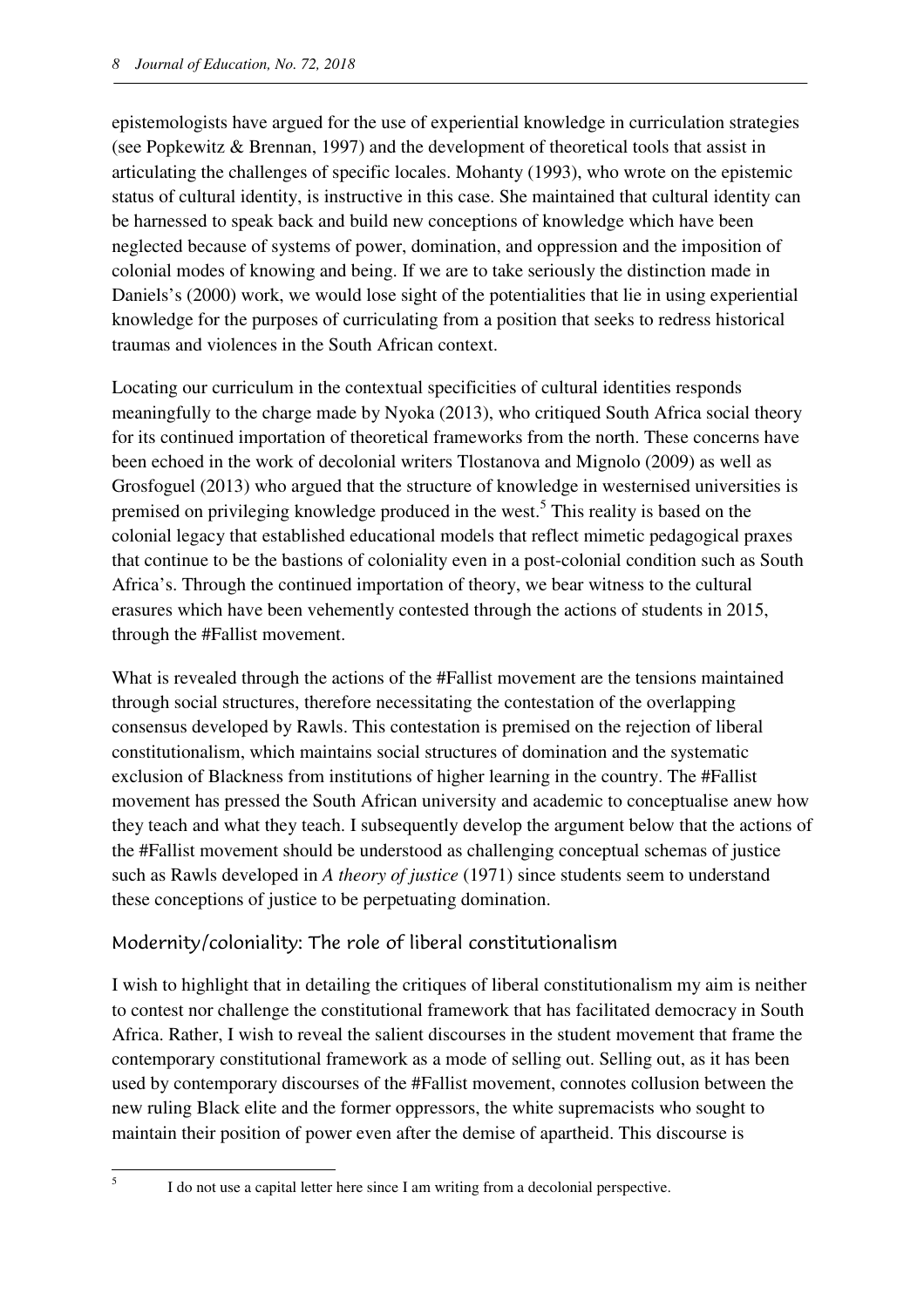predicated on the demand that the land be returned to ensure the economic emancipation of the majority in the country. This demand is in direct correlation with the demands of the decolonial/Indigeneity studies movement in Canada which demands the restitution of land as a means of fostering epistemic justice and thus substantive constitutional justice. Furthermore, we cannot evade the reality that many Black South Africans remain in poverty, in under-resourced schools, landless and disenfranchised from economic participation, rendering them unable to substantively participate in the democratic processes of the country. This brief contextual analysis nuances the critique of the Difference Principle as levelled by a student movement that contests a (neo)liberal ordering of society.

In the process of dispossession, invasion, and colonialism what became of Indigenous/Black subjectivities, was later to be framed through the lens of apartheid, a logical progression in the continuum of oppression. Apartheid cannot, however, be understood outside of the dialogical nature in which blackness and whiteness exist in colonial societies. Rutherford (1990) has pointed out that Homi Bhabha, who uses a Hegelian dialect to analyse oppression, makes the claim of culture mutating and re-formulating thus creating a synthesis that Bhabha termed Third Space Hybridity. Arriving at Third Space Hybridity requires the thesis, understood as southern African precolonial societies, with the antithesis marked by the colonial moment of settler arrival. Hegelian dialectics inform us that from the thesis and the antithetical tension we arrive at the final position which is synthesis, which can here be interpreted as Bhabha's Third Space Hybridity which is constituted by the amalgamation of both the cultures of the oppressed and the oppressor, creating a cosmopolitan reality located in modernity. The cosmopolitan reality of modernity in the scholarship of the decolonial movement of South America (Grosfoguel, 2007; Tlostanova & Mignolo, 2009; Maldonado-Torres, 2006; Mignolo, 2011; Nakata, Nakata, Keech, & Bolt, 2012), which in recent times has been adopted by the decolonial turn in South Africa evinced through the scholarship of Vorster and Quinn (2017) has been framed as synonymous with coloniality. Framing modernity as synonymous with coloniality reveals the chronology of modernity as emanating from the histories of the exploitation of Black cotton-farm slaves of the southern states of America, the indentured labourers of the sugar cane plantations of the south coast and the migrant labour in the gold and diamond mines of the Witwatersrand and Kimberly respectively, of South Africa.<sup>6</sup>

Grosfoguel (2007) argued that it is through the narrative of enlightenment that European powers are led to the colonialist project. This claim is premised on the link that Grosfoguel made between Descartes's *cogito ergo sum*, and what later becomes "I conquer therefore I am" (Grosfoguel, 2011, p. 6) which presses whiteness and coloniality to dispossess, enslave, and oppress subaltern<sup>7</sup> bodies. Further, modernity as synonymous with coloniality highlights the intersectionality in the (neo)liberal, patriarchal, capitalist global economy which was birthed by systems of exploitation, domination, and oppression. Dispossession, exploitation, and violent masculinities are linked to liberalism through the rights to private property which

l 6 7

Given the focus and aims of this paper, I am cautious about mapping out this historical progression.

The term subaltern is used in this paper, as developed by Spivak (1988) who asks, in the title of her seminal contribution, *Can the Subaltern Speak*?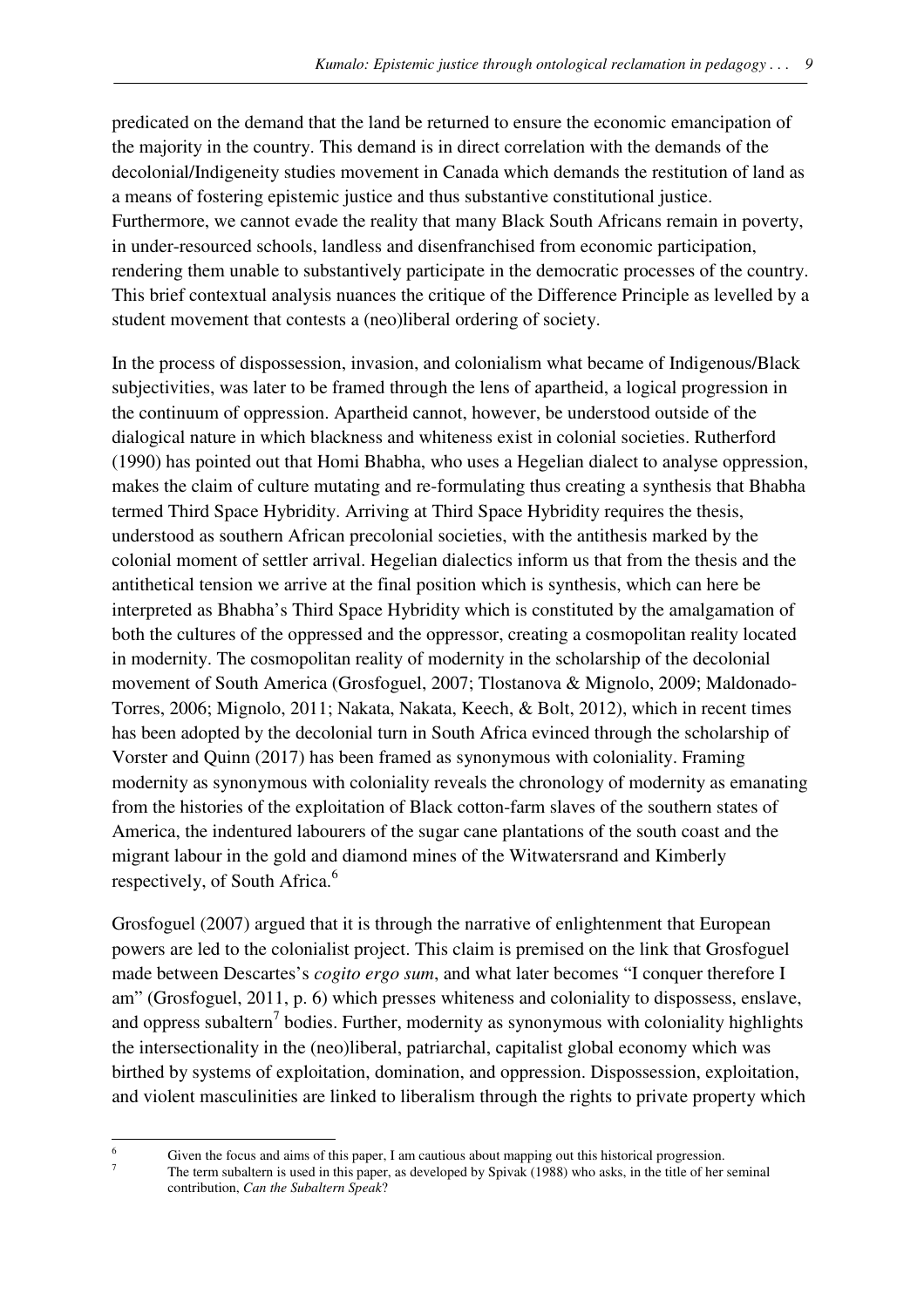are vehemently defended by capitalist society. Using capitalism, and numerous political structures, practices, and attitudes that prop up liberal democracy remain unquestioned and intact, as has been argued by Dahl (1970). This brief summative sketch brings into full view the project of questioning an uncritical adherence to liberal ideology, which was contested by the #Fallist movement. However, my aim here is not to detail the decolonial turn, which has currently mesmerised the South African academe. Rather, it is to demonstrate how the cosmopolitan reality of modernity which is synonymous with coloniality gave rise to the displacement, erasure, and silencing of voices interpreted as dissenting from the formal consensus that governed the decolonial project among the #Fallists.

Understanding modernity as synonymous with coloniality allowed the #Fallists to make the move that contests the legitimacy of liberalism in our context and foregrounds the premises that contest liberal constitutionalism in a post-colonial society. In challenging liberalism in the South African context, it is critical to note that the principles of liberalism assume ontological homogeneity, represented in the Rawlsian formulation that all those who enter behind the Veil of Ignorance are equal before the law. A further assumption contends that all persons are capable of rational reason, as determined by western conceptions of rationality and reason—an assumption which, when pressed from a decolonial perspective, begins to wither

Our context interpreted through a decolonial lens suggests that what we are dealing with, rather, are hierarchies of being, constituted through a heteronormative patriarchy, which defines the white cis-gendered male knower as the legitimate knowledge-producer, capable even of speaking on behalf of all subaltern bodies. As a result, the legitimate knower is the patron of these violent masculinities derived from colonialism which become imbued in subaltern masculinities as they attempt to define their personhood using resistance strategies that mimic the colonial masters. The act of mimicry among the #Fallists culminated in the creation of violent masculinities as they became the spokespeople of all in the #MustFall movement. Through the imposition of violent Black masculinities we witnessed the relegation of all other knowers, who may have been perceived as threatening these gendered power systems, to the periphery in a fashion that silences and displaces voices of dissent. This was witnessed in the #MustFall movement, with queer bodies, women, and disabled bodies contesting the violence with which these masculinities manifested in the movement. $8$ 

These hierarchies of being substantiate the claim that we are not dealing with equal persons who enjoy the same liberties enshrined in the constitution. Hierarchies of being that place priority on violent masculinities, given the co-option of violence by patriarchy, have been challenged in critical African feminist thought by Gqola (2007), who has suggested that for us to claim to be truly living in a democratic society, women along with men ought to be accorded the equality that enables each person to truly realise her or his agency without having to live in fear of violence that aims to regulate the autonomy of each.

 $\overline{a}$ 8

In a panel discussion an activist from Rhodes University contended, according to Henderson (2017), that "it's painful for us to come here and be spoken about. Erased, and then spoken about" (n.p.).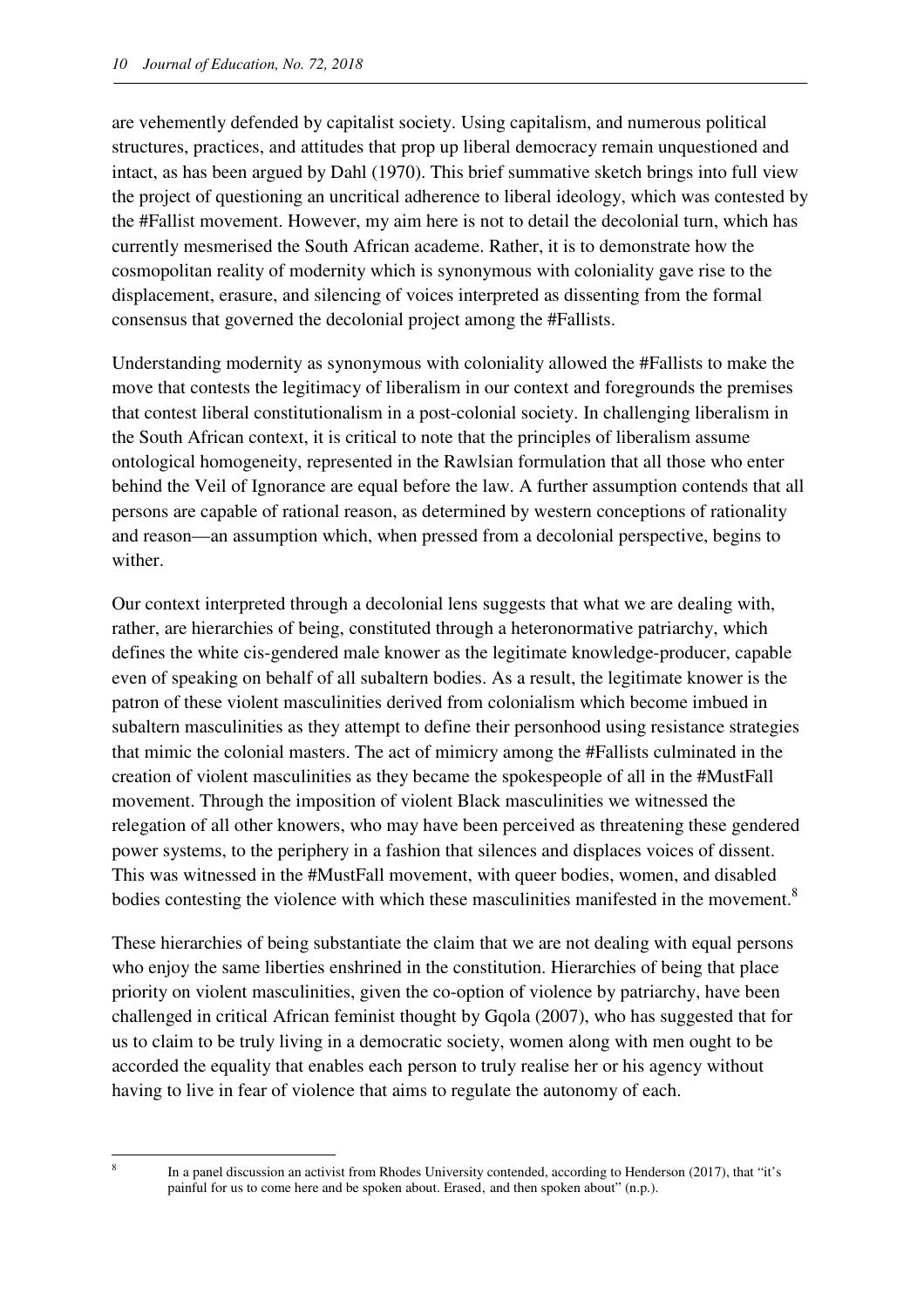In tracing how dispossession through the colonial encounter facilitated modernity in our context, I aim to reveal the historical imbrications that facilitated the birthing of violent contemporary masculinities. In the context of the #Fallist movement, these violent masculinities asserted themselves as the spokespeople of the movement, thus silencing alternative voices through the active work of dismissing queer, feminised, and dissident voices in the movement. My aim thus, is to reveal the modalities in which the Rawlsian Difference Principle undermines the objectives of attaining substantive justice through tracing how inequality in our context is not to the benefit of the least well-off. Undermining substantive justice is envisaged in how masculinities in the #Fallist movement silenced, erased, and marginalised dissenting voices underscoring the contentiousness of applying an overlapping consensus in our context. Liberal constitutionalism, premised on modernity, that I have shown to be synonymous with coloniality, operates through displacements that silence and continue to oppress feminised bodies. Having revealed the intersectionalities between patriarchy, violent masculinities, and capitalism, all of which function to undermine a genuine commitment to decoloniality in our context, I now consider the questions posed by MacIntyre (1988) in the title of his book, *Whose justice? Which rationality?*

In what follows I clarify how these questions centre the importance of the propositions made by Wiredu (1998) who, in pointing to the need to decolonise African philosophy and religion, reveals the angst of adopting western forms of knowledge, and substantiates the need to challenge the notion of an overlapping consensus through the case-study of the decontextualized learner.

#### The decontextualized learner/native of nowhere

In detailing the notion of the decontextualized learner, I must qualify the ways in which MacIntyre's (1988) question can be instrumentalised by radical voices in the curriculum reform debate, essentially recreating the same modes of oppression that decolonisation and decoloniality claim to be working against. He makes the argument that we can understand the thinking of a philosopher only once we have considered her or his social and cultural context. Understanding the cultural and social context from which a writer speaks requires that we understand that no knowledge framework is universal, but, rather, that each knowledge framework is provincial (Grosfoguel, 2007). To frame knowledge as provincial does not disqualify the legitimacy of that episteme, but connotes an understanding of the functions of ahistoricising, and apoliticising knowledge.

A tradition that was adopted by colonialism and continues to the modern day, frames (and has framed) knowledge as ahistorical and apolitical while divorcing it from its social and cultural context, therefore substantiating the claim of universality. This tradition substantiated the actions of colonial settlers, masters and thinkers alike, in rendering Indigenous knowledges obsolete, doing what Mudimbe (1988) called the anthropologising of Indigenous epistemes through their classification as "gradual, retarded and backward" (p. 3). Classifying subaltern epistemes thus allowed for the erasure of these knowledges and this resulted in epistemic violences that began at the inception of the European colonialist project.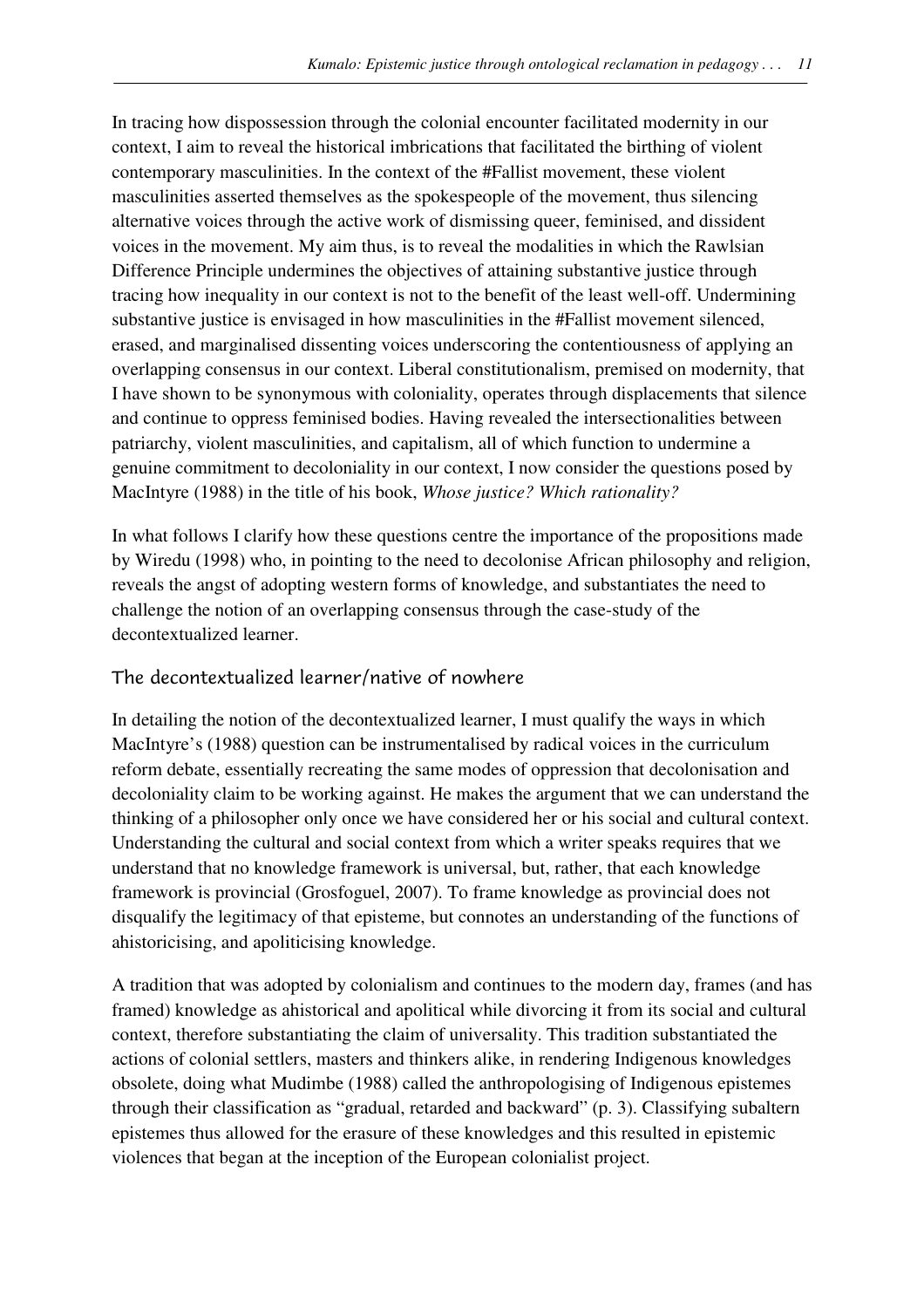Some decolonialists subsequently use this historical instrumentalisation of anthropology as a way of classifying all knowledge that emanates from the west as imperial, colonial, and of no use in the context of decolonisation. Envisaged through this strand of the decoloniality discourse is a move which aims to raze colonial knowledges and institutions to the ground, without systematically attempting to understand the contextual specificities from which the contemporary university functions. I should not be misunderstood as being an apologist of colonialism and white domination; what I am attempting here is an historical reading that shapes contemporary knowledge frameworks and subsequently complicates the position of radical decolonialists. Fundamentally, I wish to reveal the banality and trite intellectual laziness of those who claim to be radically decolonising the university without a contextual understanding that refutes separable categories.

A critique that can be levelled against Grosfoguel (2013) when he wrote about the structure of knowledge in westernised universities rests on how his contribution here does little to complicate the decolonial debate. Nuancing the decolonising project entails an awareness of how these knowledges, while provincial in their nature, are useful in the project of refashioning and reconceptualising subaltern knowledges which were, in part, erased by the colonial project. What I aim to stress through a nuanced understanding of the decolonial project is how we can begin to create ecologies of knowledges that transcend and meaningfully decolonise the canon. My aim here then is to press Grosfoguel (2011) on his claim of transcending the canon as an act of decolonising that challenges the binary thinking that claims that any and every knowledge framework developed in the west is colonial. While it is necessary to acknowledge that these knowledges were used in the past to colonise and control subaltern bodies, it is also equally important to remind ourselves of Bhabha's Third Space Hybridity (see Rutherford, 1990). Through conceptually understanding the post-colony using Third Space Hybridity, I wish to complicate the essentialist moves made by radical proponents of decolonisation, through revealing that both the subaltern and their oppressors work together in defining and re-defining their identities.<sup>9</sup>

The process of defining and re-defining identities brings me to the consideration of the decontextualized learner. Boughey and McKenna (2015) have problematised how the university discourse propagates a conception of knowledge-making as apolitical, ahistorical, and devoid of social and cultural practices. Through problematising this culture of knowledge-production in the university, these scholars highlight how colonial discourses continue to permeate the university since the contemporary South African university is organised along the structure of the westernised one. Second, these scholars point to how this mode of framing places the problem solely at the doorstep of the learner, resulting in the deficiency discourse that frames subaltern bodies in the contemporary university as lacking and in need of capacitation. What is implicit in the deficiency discourse is the assumption that knowledge is apolitical, which, in turn, leaves contemporary modes of teaching and learning unchallenged. It is this ardent adherence to the classification of knowledge as an apolitical,

l 9

I should not be misunderstood here as simply glossing over a number of complications and realities that strain at the existence of the post-colonial subject. However, I wish to stress how the colonial condition, while defined by violence—epistemic, political, ontological and social—is a space that forces cross-cultural contamination from both the colonised and the coloniser.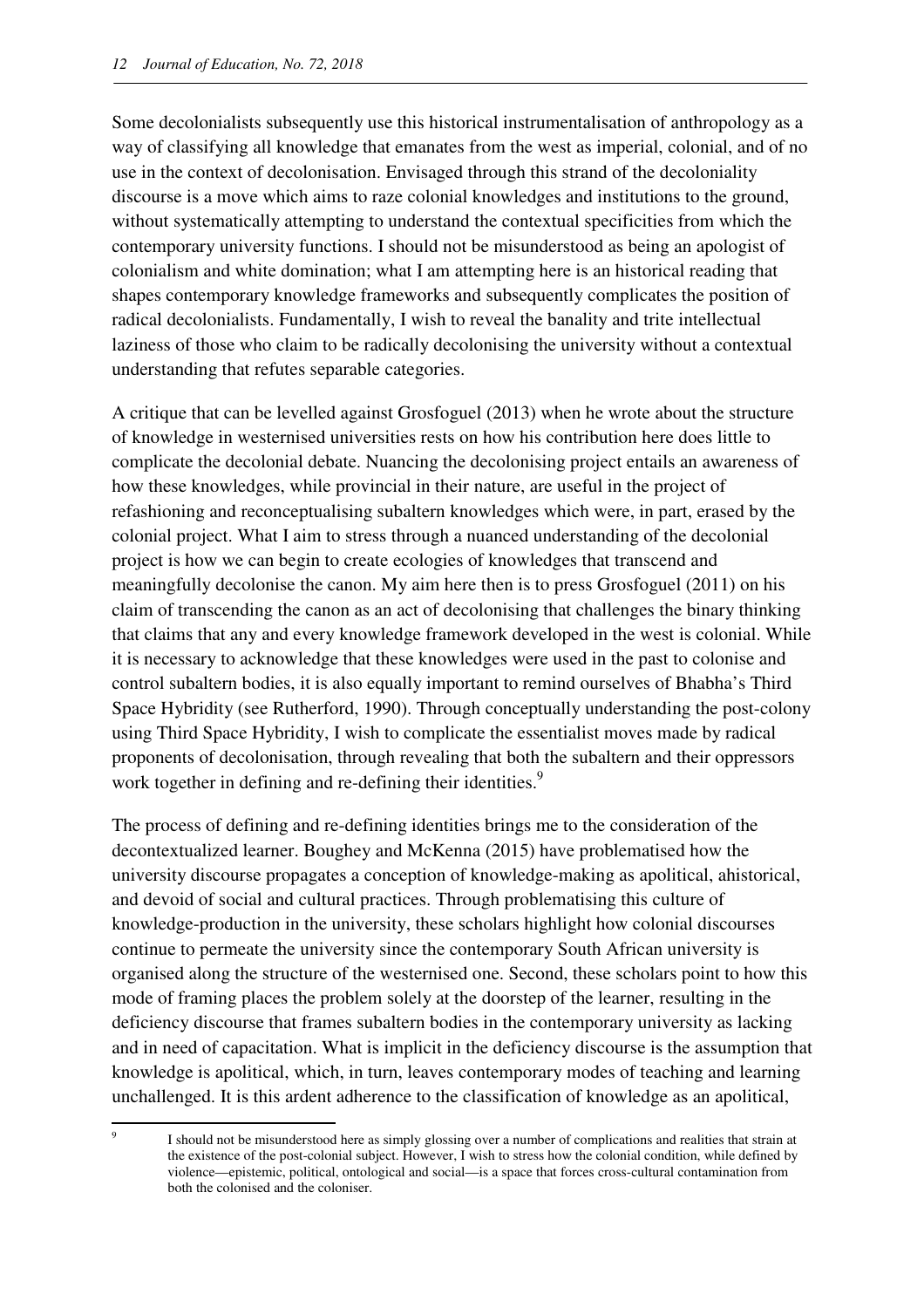ahistorical, and socially and culturally devoid project that has been challenged by the student movements in recent times. However, the challenge brought to the academy against academics by student movements has not come without its own problematics.

To charge the student movements with being riddled with problematics is premised on how the student movement has classified any dissent from the radically defined notion of decolonisation as fundamentally in contradiction to the emancipatory aims pursed by the #Fallists. These clearly defined strategies of decolonisation, which classify the Historically White University as a bastion of coloniality in its entirety, give rise to the logic that anyone who deviates from these definitions is a clear enemy. Defining dissenting voices as enemies poses numerous dangers, with some of these dangers witnessed in the #MustFall protests of 2016. Through a discourse that framed dissenting voices as enemies, $^{10}$  South Africa witnessed students pitted against each other, all in the name of a call to radically decolonise the university. Essentially, through a radical outlook that defined oppositional voices as the enemy, a strategy that led to the social death of dissenting voices, the student movement in its decolonising agenda recreated the same fundamentalisms that it sought to uproot.

While some components of the decolonial movement are indeed legitimate, it is necessary that in the process, the academe remain critical and open to the wisdom of thinking. This requires that we reveal the provinciality of each knowledge system, while being receptive to lessons from history and acknowledging where provincial knowledges may be useful in developing and refashioning contemporary epistemes. This process reiterates the questions posed by MacIntyre (1988) to define the rationally reasonable person. Implicit in MacIntyre's (1988) questions, for the purposes of this analysis, is that we analyse the possibility of delivering on a just education system that is decolonised and transformed through the use of strategies that aim to decentre knowledge that continues to masquerade unquestioned as hegemonic imperialism. I believe that Wiredu's (1980) contention that we decolonise African philosophy and religion might shed some light on the question of a just and decolonised education system that decentres Eurocentric modalities.

#### The politics of knowledge and emancipation through education

In *Whose Justice? Which rationality?* MacIntyre (1988) highlights the political nature of knowledge through revealing that knowledge is constituted through a tradition. The term tradition as used here denotes the cultural mores and social values that an individual inherits from her or his social context that frames the ways in which the individual interacts with the world. MacIntyre's (1988) work is necessary to revealing how the contradictions which are inherent in the student movement manifest themselves through the use of historical memory used in the decolonial movement as a rallying call. Eyerman (2001) has maintained that after twenty to thirty years, a generation draws from historical memory as a mode of recounting what socio-political liberties remain unachieved in contemporary society.

l

<sup>&</sup>lt;sup>10</sup> See Samanga's (2016) analysis of how the #MustFall movement split into two camps.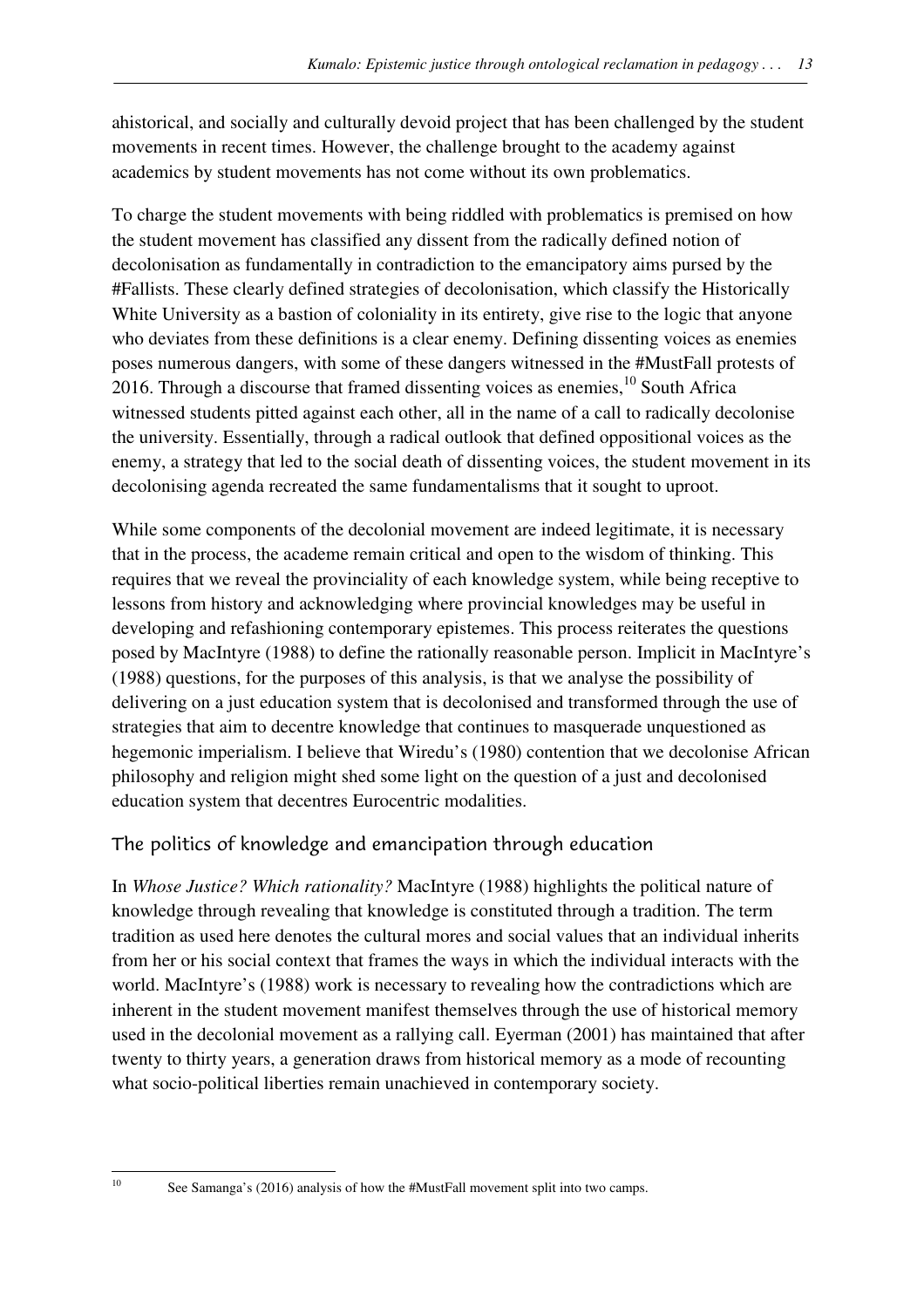Using historical memory, the #Fallist movement sought to fashion a struggle that fought against what students felt had not been attained in a democratic South Africa. However, the challenge with this historical lens, that then inspires the new generation, is that it fails to consider that the contemporary dispensation is one that is rooted in a democracy and not in an oppressive regime governed by laws of segregation and exploitation. Thus, the contradictions within the movement are premised on an attempt to recreate, in a democratic state, a regime that is repressive. Subsequently, we see the notion of a clear enemy identified by Mazwai (2016) in the essentialised spaces of oppression (that invoke colonial tropes that continue to exist in the university) in order to imagine state machinery as oppressive. In Mazwai's rendition of "Jikijela" the voice-over in the song makes the claim that "we understand and we know clearly who the enemy is." The binary mode of thinking that we witnessed in the 2016 academic year fed into the classification of a liberal constitutionalism as a system which undermines the place of Blackness in South Africa. Wiredu (1998) has pointed out that the role of philosophy should be understood as a consistent questioning and critical examination of the conceptual frameworks upon which the thought of a culture is premised. In keeping with this definition of what philosophy ought to do, I wish to examine the culture upon which the South African Black experience rests.

Blackness in South Africa has had a history of resistance against domination since the inception of colonialism. While there exists a multiplicity of identities in South Africa, evinced through the numerous ethnicities, there is a shared history of resistance against white minority rule and the oppression of all Black peoples of the country. This history and memory were used in the decolonial calls to rally all students behind the incentive of decolonising the university. Ndebele (1994), in his *South African Literature and Culture*, notes the impossibility of separable categories that deny all South Africans positions of absolute innocence. This claim can be substantiated through Bhabha's Third Space Hybridity, which claims that the cultures of the oppressed and the oppressor work interchangeably and in consort to create new identities, which, as discussed above, form a cosmopolitan identity. I must insist here that the inherited cosmopolitan identity does not take away from the legitimacy and reality of the historical violence that necessitated resistance in the first instance. Gqola (2001) has made the argument that the new dispensation created a sense of tokenistic inclusion, as Black South Africans were continually reminded of their historically subjugated role. This history was used by the student movement as a rallying call for decolonisation of higher education, but subsequently ended up recreating the same modes of oppression that it sought to dismantle, as detailed in the discussion above.

These differences that Gqola (2001) noted inspire further articulation and introspection in order to understand how decolonisation ought to function in South Africa. I wish to posit that these differences present the contemporary academic with a generative space for curriculum reform in a pedagogy of what I call mutual (in)fallibility that could flourish in parallel with the "mutual vulnerability" of Keet, Zinn, and Porteus's (2009) article title. Differences premised on history allow us to confront historical traumas which ought not to be repeated. This articulation of education unearths the emancipatory capacity of education. Framing a pedagogy of mutual vulnerability as a humanising tool, rests on the assertion made by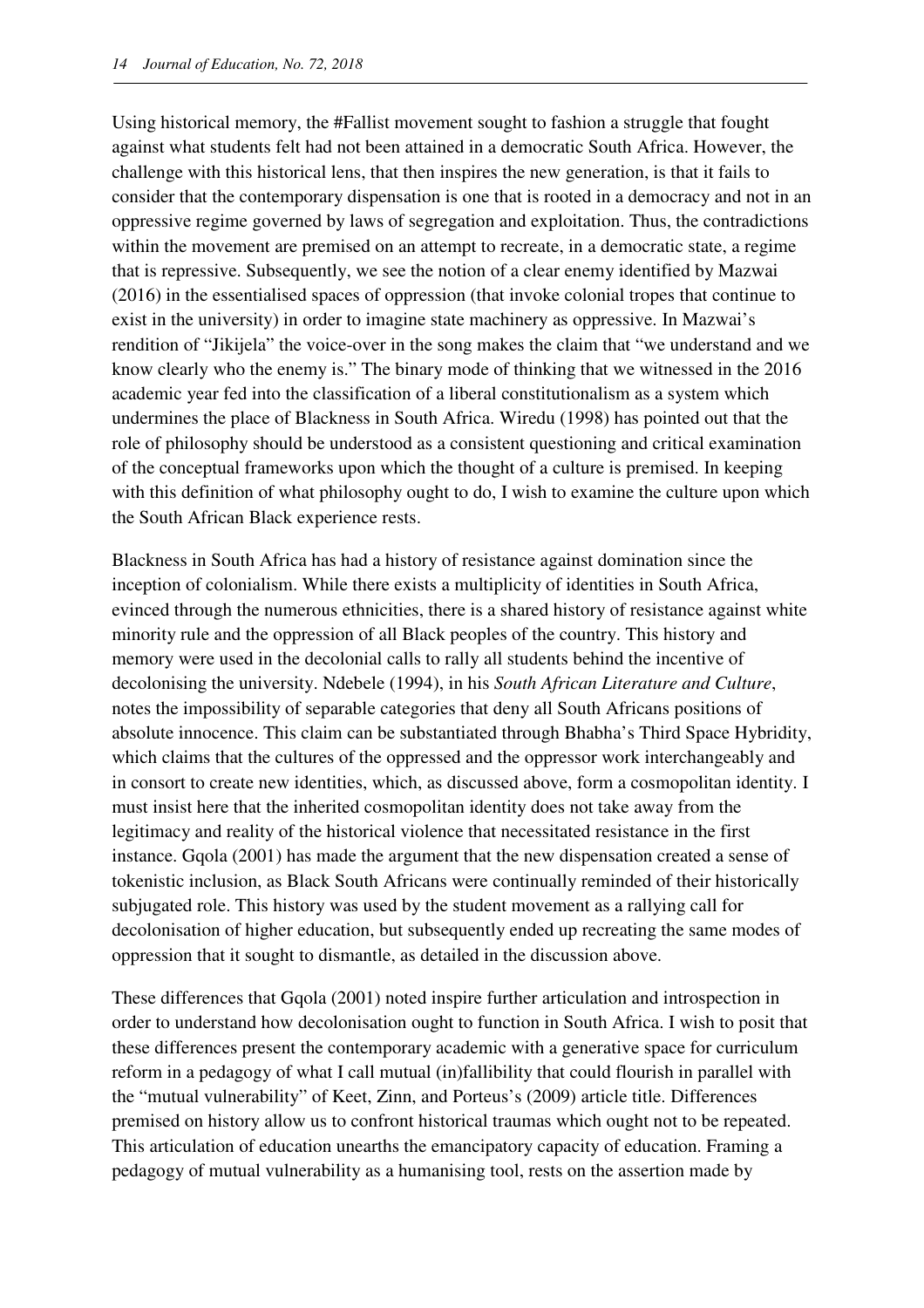Wiredu (1998) who has argued that decolonisation must refer to due reflection and durable deference if it is to attain the objectives that it sets out to achieve. Prior to making this claim, Wiredu (1998) maintained that decolonisation in African philosophy does not mean forced unanimity among Africans. This assertion substantiates the claim I made earlier in this paper that the project of a uniform conception of decolonisation, with dissenting voices framed as enemies, heralds the dangerous slippage which, momentarily, disrupts essentialisms and fundamentalist positions without dismantling the power structures that create subaltern and hegemonic Beings.

A just education system, which is both decolonised and transformed, requires that the university return to its traditional definition as a space teeming with ideas and contradictory views. This framework allows us to harness the traumas of history while confronting these traumas with a durable deference. If decolonisation is understood properly it signifies the creation of an ecology of knowledges as central to the ethos and culture of the university. Durable deference along with a collegial institutional framework undergirded by the principle of an ecology of knowledges harnesses rather than contests Ndebele's (1994) claim that in a context like South Africa the possibility of separable categories is not only fallible but is also unobtainable. An education system that is decolonised and just, undertakes to reveal the provincialities of knowledges while embracing those elements that can be used in advancing the objective of teaching with the aim of humanising—an objective that is central to a pedagogy of mutual (in)fallibility.

# Conclusion

Decolonialists in South Africa have been at pains to define how and what the act of decolonisation looks like. This has been, in part, given the fact that decolonisation in the country has been led by a student movement that sought to challenge colonial modes of being that continue to define subaltern bodies as the perpetual Other, in constant need of the masters of coloniality to come to their aid. As a result, academics (specifically radical decolonialists across the academy) relinquished their pedagogical responsibility, first and foremost, in order to be regarded as being in solidarity with the calls for decolonisation as demanded by students. This relinquishing of responsibility, what I interpret to be a dereliction of duty, created narratives and conceptual understandings of decolonisation which are not only dangerous but play further into the discourse of banal binaries. In essence, what I witnessed in the academy was and continues to be an intellectual community that dances to the tune of power while neglecting the honourable duty that calls upon academics to be critical thinkers who inculcate a culture of critical thinking in students. This reality presents us with a critical question that requires further attention and investigation in decolonial scholarship: What is the function/role of higher education in contemporary South African society?

While the move that describes the actions of radical decolonialists as a dereliction of duty might seem egregious to some, it is in fact precisely what academics continue to do through a blind commitment to student calls for decolonisation without a critical examination of the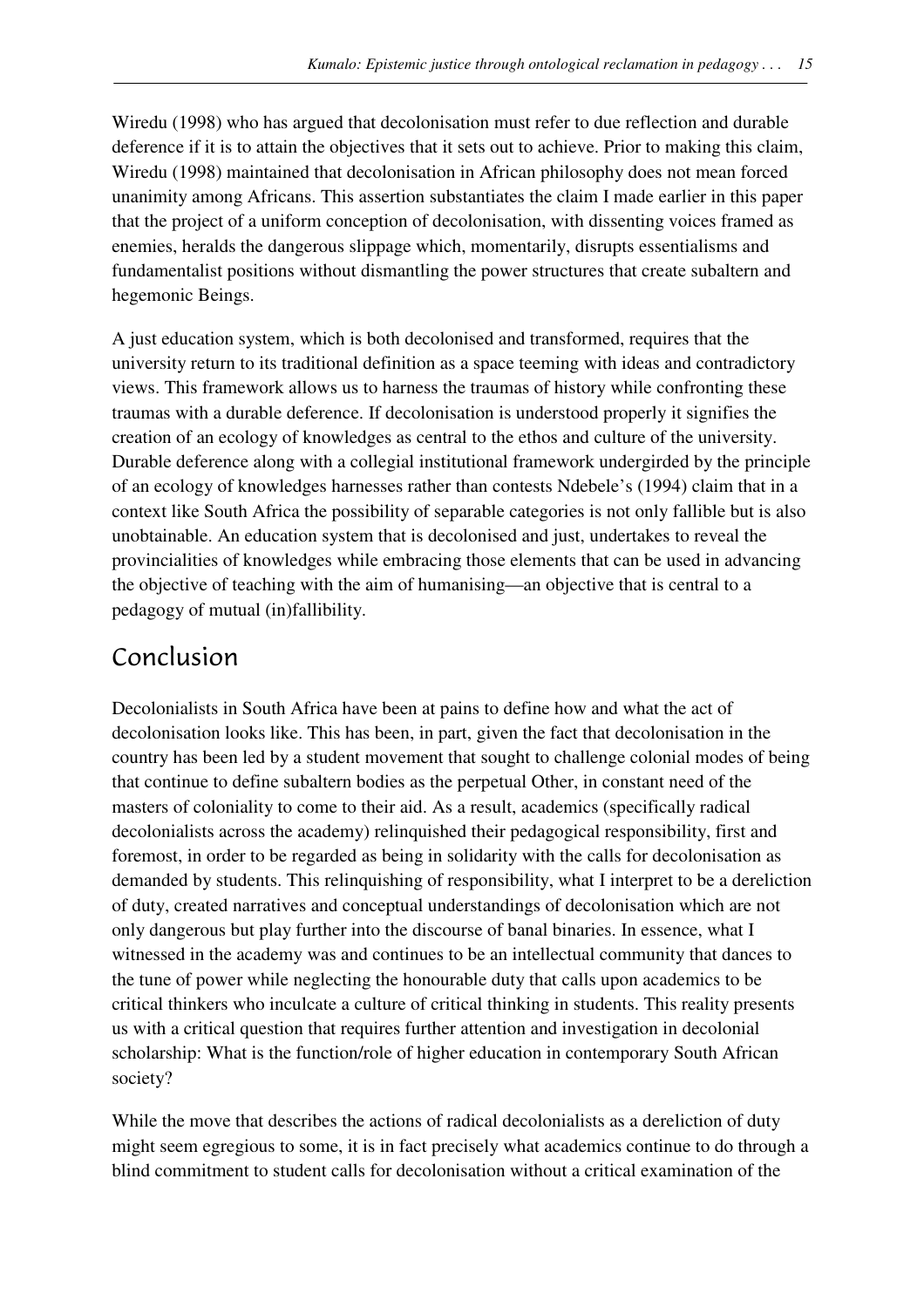context in which we are located. Student calls for decolonisation are indeed worthy and substantiated, as showcased by Boughey and McKenna (2015, 2016) through their discussion of the decontextualized learner. The concept of the decontextualized learner reveals how the contemporary university continues to perpetuate coloniality through the apoliticisation and ahistoricisation of knowledge, stripping it of its social and cultural contextualities that frame and create systems of power. Challenging these systems of power, which the decolonial turn in South Africa has set out to achieve, is indeed a legitimate and substantiated cause. However, it is the duty of the academic to guide students in a responsible way by empowering them with the tools with which to dismantle these systems of power. This duty arises from the fact that the academics are responsible for these skewed imbalances of power since they benefit from the status quo subsequently maintaining and perpetuating these systems. This schema of duty gives birth to a second deeper question that demands further philosophical considerations in education: Does decoloniality in praxis shift contemporary imbalances of power in the knowledge production project of higher education in South Africa?

If we are truly to acknowledge the concept of a pedagogy of mutual (in)fallibility derived from the work of Keet et al. (2009), it becomes the responsibility of academics to reveal their role within the broader social structure so as to establish mutuality in a pedagogical schema prefaced by (in)fallibility as a humanising tool. Resigning from this responsibility, which I interpret to be a dereliction of duty, is indicative of an intellectual community that aims to merely tinker with the system while leaving the overarching structure unchanged, unquestioned, and unchallenged. What is required of academics in an historical moment such as ours is a merging of disciplinary expertise with an ethical pedagogical obligation that defines education as a humanising process. It is only through the realisation of the emancipatory potential of education that we can truly begin decolonising and transforming higher education in South Africa.

### References

- Almeida, S., & Kumalo, S. H. (2018). (De)Coloniality through Indigeneity: Deconstructing calls to decolonise in the South African and Canadian university contexts. *Education as Change, 22*(1), 1–24.
- Boughey, C., & McKenna, S. (2016). Academic literacy and the decontextualised learner. *Critical Studies in Teaching and Learning, 4*(2), 1–9.
- Boughey, C., & McKenna, S. (2015). Analysing an audit cycle: A critical realist account. *Studies in Higher Education, 42*(6), 963–975.
- Brighouse, H. (2003). Educational equality and justice. In R. Curren (Ed.), *A companion to the philosophy of education* (pp. 471–486). Oxford, UK: Blackwell.
- Dahl, R. A. (1970). *After the revolution: Authority in a good society.* New Haven, CT: Yale University Press.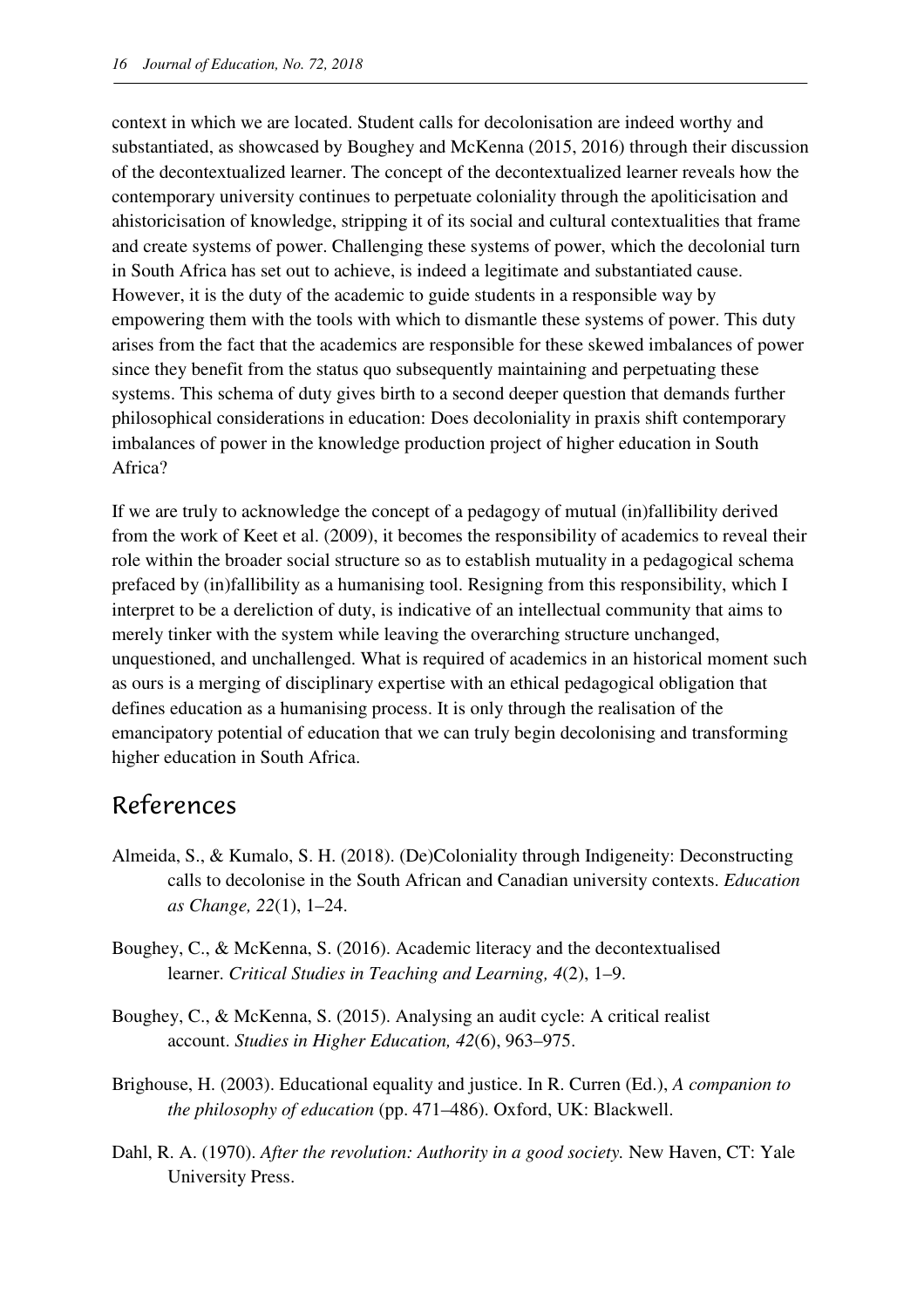- Daniels, N. (2000). Reflective equilibrium and justice as political. In S. Brennan, C. Card, B. Dauenhauer, M. A. Friedman, D. Jamieson, R. Arneson, R. Nagle, J. Nickel, C. Fehige & N. Daniels (Eds), *The idea of a political liberalism: Essays on Rawls* (pp. 127–154). Lanham, MA: Rowman & Littlefield.
- Department of Education. (1997). *Education White Paper 3: A programme for the transformation of higher education*. Pretoria, RSA: Government Printer.
- Eyerman, R. (2001). *Cultural trauma: Slavery and the formation of African American identity*. Cambridge, UK: Cambridge University Press.
- Gqola, P. D. (2001). Defining people: Analysing power, language and representation in metaphors of the new South Africa. *Transformation* (47), 94–106.
- Gqola, P. D. (2007). How the "cult of femininity" and violent masculinities support endemic gender based violence in contemporary South Africa. *African Identities, 5*(1), 111– 124.
- Grosfoguel, R. (2007). The epistemic decolonial turn: Beyond political-economy paradigms. *Cultural Studies*, *21*(2–3), 211–223.
- Grosfoguel, R. (2011). Decolonizing post-colonial studies and paradigms of politicaleconomy: Transmodernity, decolonial thinking, and global coloniality. *Transmodernity: Journal of Peripheral Cultural Production of the Luso-Hispanic World*, *1*(1), 1–40
- Grosfoguel, R. (2013). The structure of knowledge in westernized universities: Epistemic racism/sexism and the four genocides/epistemicides of the long 16th century. *Human Architecture*, *11*(1), 73–90.
- Henderson, R. (2017, March 9). Report about Fees Must Fall protests at universities stirs up more debate. *Business Day*. Retrieved from https://www.businesslive.co.za/bd/national/education/2017-03-09-report-about-feesmust-fall-protests-at-universities-stir-up-more-debate/
- Keet, A., Zinn, D., & Porteus, K. (2009). Mutual vulnerability: A key principle in a humanising pedagogy in post-conflict societies. *Perspectives in Education, 27*(2), 109–119.
- Maldonado-Torres, N. (2006). Cesaire's gift and the decolonial turn. *Radical Philosophy Review, 9*(2), 111–138.
- MacIntyre, A. C. (1988). *Whose justice? Which rationality?* London, UK: Duckworth.

Mazwai, T. (2016). *Belede*. CD-ROM. Johannesburg, RSA: Universal Music LLC.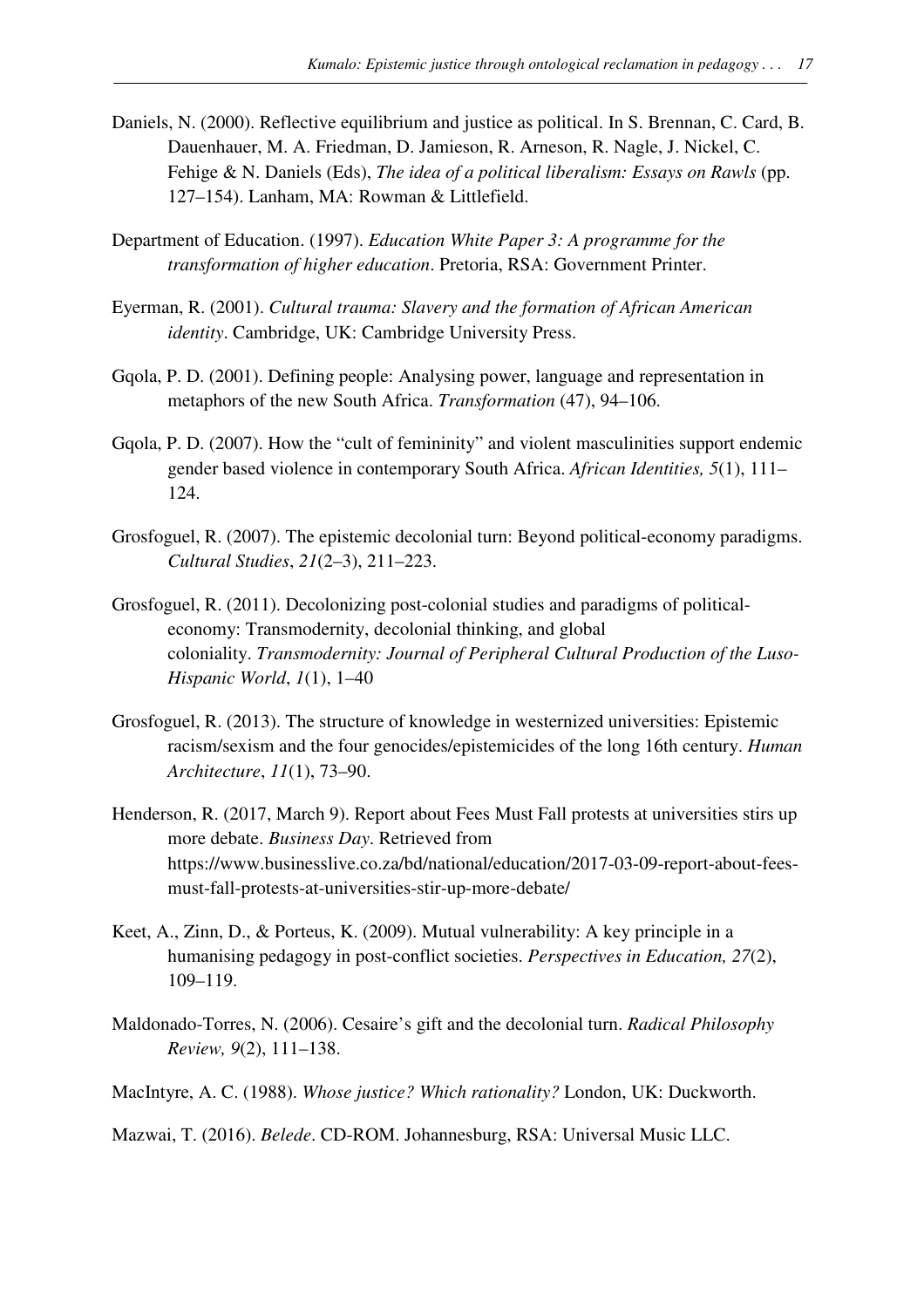- Metz, T. (2018). An African theory of the point of higher education: Communion as an alternative to autonomy, truth and citizenship. In A. Stoller  $&E$ . Kramer (Eds), *Contemporary philosophical proposals for the university: Toward a philosophy of higher education*. Cham, CH: Palgrave Macmillan.
- Mignolo, W. (2011). *The darker side of western modernity: Global futures, decolonial options*. Durham, NC: Duke University Press.
- Mills, C.W. (2009). Rawls on Racemace in Rawls. *The Southern Journal of Philosophy, 47*, 161–184.
- Mohanty, S. P. (1993). The epistemic status of cultural identity: On *Beloved* and the postcolonial condition. *Cultural Critique*, (24), 41–80.
- Morreira, S. (2017). Steps towards decolonial higher education in Southern Africa? *Journal of Asian and African Studies, 53*(3), 287–301.
- Minh-ha, T. (1989). *Woman, native, other: Writing postcoloniality and feminism*. Bloomington: Indiana University Press.
- Mudimbe, V. Y. (1988). *The invention of Africa*. Bloomington: Indiana University Press.
- Nakata, M., Nakata, V., Keech, S., & Bolt, R. (2012). Decolonial goals and pedagogies for Indigenous studies. *Decolonization: Indigeneity, Education & Society*, *1*(1), 120–140.
- Ndebele, N. (1994). *South African literature and culture: Rediscovery of the ordinary.*  Manchester, UK: Manchester University Press.
- Nyoka, B. (2013). Negation and affirmation: A critique of sociology in South Africa. *African Sociological Review/Revue Africaine de Sociologie*, *17*(1), 2–24.
- Popkewitz, T. S., & Brennan, M. (1997). Restructuring of social and political theory in education: Foucault and social epistemology of school practices. *Educational Theory, 47*(3), 287–313.
- Ramose, M. B. (2014). Dying a hundred deaths: Socrates on truth and justice. *Phronimon, 15*(1), 67–80.
- Rawls, J. (1958). Justice as fairness. *The Philosophical Review, 67*(2), 164–194.
- Rawls, J. (1971). *A theory of justice*. Cambridge, MA: Harvard University Press.
- Rawls, J. (1987). The idea of an overlapping consensus. *Oxford Journal of Legal Studies*, *7*(1), 1–25.